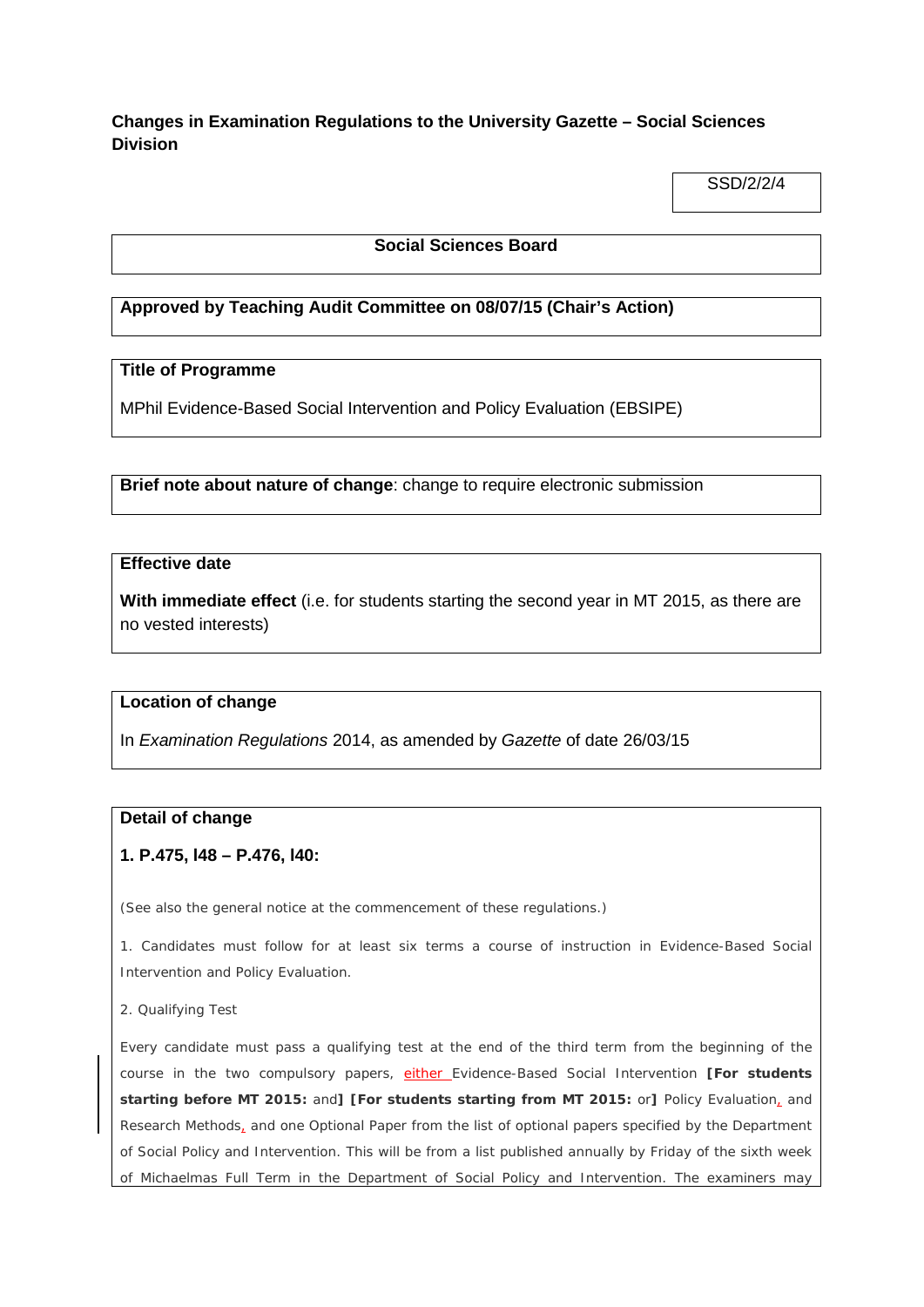examine candidates viva voce. Candidates who fail the qualifying test will be allowed to retake the test before the beginning of the first week of the next academic year. The Social Policy and Intervention Graduate Studies Committee can decide that the retake shall consist of the whole test or parts thereof.

#### 3. *Final Examination*

Every candidate must offer:

(i) One further optional paper. This will be from a list published annually by Friday of the sixth week of Michaelmas Full Term in the Department of Social Policy and Intervention.

(ii) A thesis**{** [HYPERLINK "http://www.admin.ox.ac.uk/examregs/2014-15/mopie-bsiape](http://www.admin.ox.ac.uk/examregs/2014-15/mopie-bsiape-ebsi/administratorview/%23d.en.176391)ebsi/administratorview/" \l "d.en.176391" \o "Root » UAS Home » Examination Regulations » 2014-15 » Master of Philosophy in Evidence-Based Social [Intervention and Policy Evaluation \(EBSIPE\) » Administrator View : 9"](http://www.admin.ox.ac.uk/examregs/2014-15/mopie-bsiape-ebsi/administratorview/%23d.en.176391) <sup>2</sup> of not more than 30,000 words , on a topic related to, and attentive to the **[For students starting before MT 2015:** evidence-based social intervention and policy evaluation and evaluation methods**] [For students starting from MT 2015:** evidence-based social intervention, policy evaluation or evaluation methods.<sup>1</sup>/<sub>7</sub> Two type written copies of the thesis shouldto be delivered to the Examination Schools, High Street, Oxford, by noon of Friday of the sixth week of Trinity Full Term in which the examination is to be taken. One electronic copy of the thesis must be submitted along with the physical copy to the Examination Schools. The electronic copy must be anonymous, submitted in word format, and identical in content and length to the physical copy of the thesis. Successful candidates may be required to deposit a copy of their thesis in the Social Science Library.

The examiners may examine any candidate viva voce.

The examiners may award a distinction for excellence in the whole examination on the basis of the material submitted to them in both the qualifying test and the final examination.

#### *Compulsory Papers*

*Evidence-Based Social Intervention and Policy Evaluation*. As specified for the M.Sc. in Evidence-Based Social Intervention and Policy Evaluation.

*Research Methods*. As specified for the M.Sc. in Evidence-Based Social Intervention and Policy Evaluation**.**

#### *Optional Papers*

These will be from a list published annually by Friday of the sixth week of Michaelmas Full Term in the Department of Social Policy and Intervention. Not every option will be offered in any one year, and applicants for admission will be advised of this. Areas from which options may be offered include: